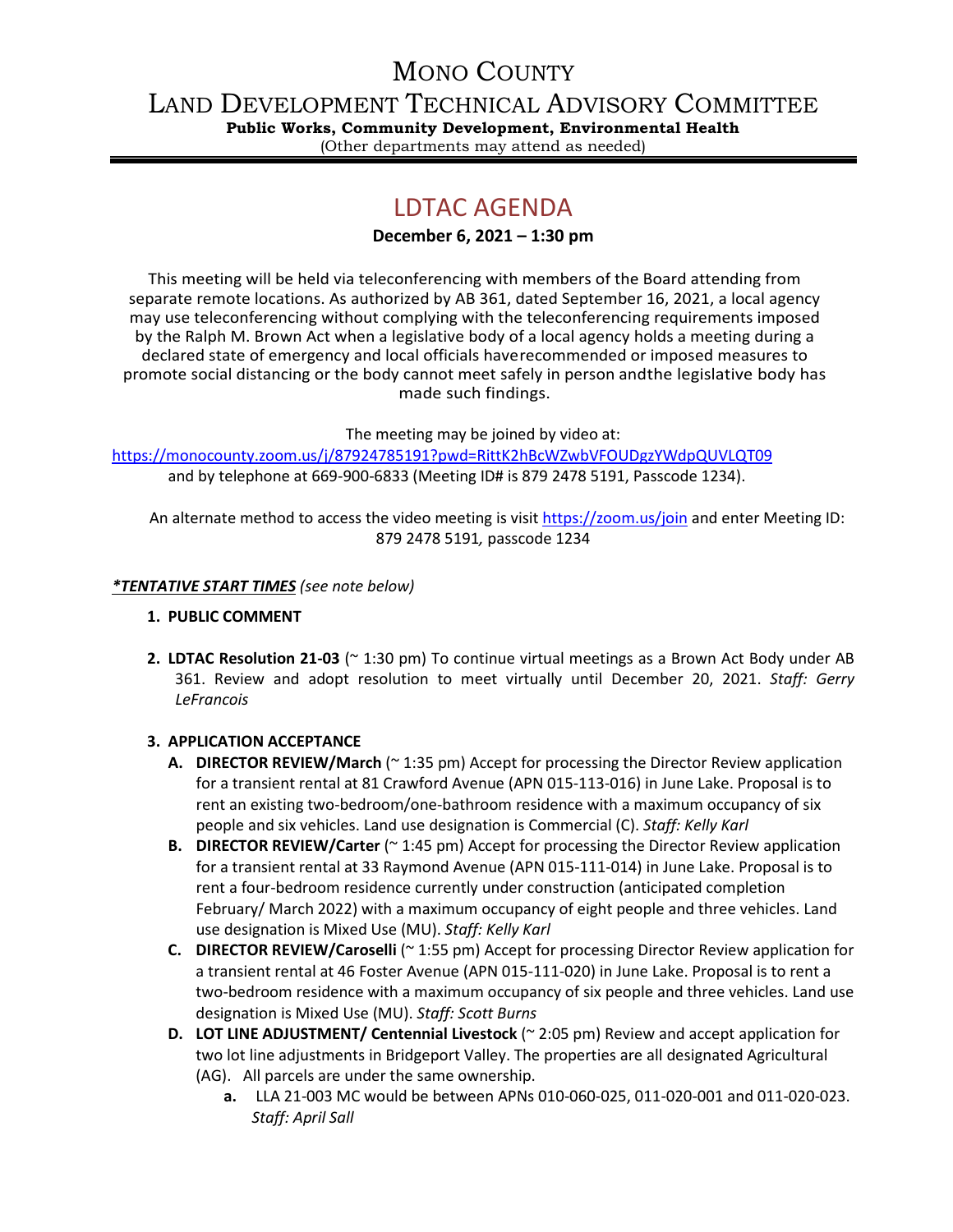**b.** LLA 21-004 MC would be between APNs 008-060-024 & 008-060-049- and 008-060- 68. *Staff: April Sall*

#### **4. PREAPPLICATION**

**A. PREAPPLICATION/Town of Mammoth Lakes Dog Park** (~ 2:15 pm) Discuss proposal by the Town of Mammoth Lakes to construct a dog park adjacent to the Mono County Animal Shetler at the Whitmore Recreation Area located at 575 Benton Crossing Road (APN 060-080-002). The property is designated Open Space (OS) and has an existing Use Permit (UP 10-006, approved December 8, 2011). *Staff: Kelly Karl*

#### **5. ACTION ITEM**

- **A. DIRECTOR REVIEW/Mammoth-Pacific LP** (~ 2:25 pm). Review and approve the Conditions of Approval for the Director Review/Minor Amendment renewing Mammoth-Pacific Unit II's CUP OIE-86-02 for 29 years contingent on County Counsel's approval of the updated Surety Bond. DR 20-014 (approved December 2020) extended the CUP for one-year to allow the applicant to obtain a Surety Bond for the updated reclamation cost estimate. The property is located on Geothermal Plant Road adjacent to the US 395 and SR 203 junction (APN 037- 050-005). Land use designation is Resource Extraction (RE). *Staff: Kelly Karl*
- **B. DIRECTOR REVIEW/Hosier** (~ 2:35 pm) Recommend conditions of Approval Director Review Permit for placement of RV in historic avalanche area on Lodgepole Road, Virginia Lakes. The RV is intended for seasonal use for a five-year period on a .23-acre Single Family Residential (SFR) parcel, (APN 09-033-003) *Staff: Scott Burns*

#### **6. WORKSHOP**

No item

**7. ADJOURN to** December 20, 2021, at 1:30p.m.

For questions on the above projects, call Community Development at 760-924-1800.

**\*NOTE:** Start times are only tentative. Although the LDTAC generally strives to follow the agenda as scheduled, it reserves the right to take any agenda item, in any order, and at any time after its meeting starts. The only way to ensure that you are present for a specific agenda item is to attend the meeting from the time it starts until that agenda item is taken up.

In compliance with the Americans with Disabilities Act, anyone who needs special assistance to attend this meeting can contact the LDTAC assistant at 760-924-1804 within 48 hours prior to the meeting in order to ensure accessibility (see 42 USCS 12132, 28CFR 35.130).

#### **AGENDA GUIDELINES**

**Rules of order:** Project staff introduces item; applicant comments; each department comments; public comments; general discussion; LDTAC action (if applicable); project staff summarizes action/review; project staff records audio minutes to keep on file.

#### **ABOUT THE LAND DEVELOPMENT TECHNICAL ADVISORY COMMITTEE…**

The Mono County Land Development Technical Advisory Committee consists of representatives from Public Works, Community Development (Building, Planning and Compliance) and Environmental Health.